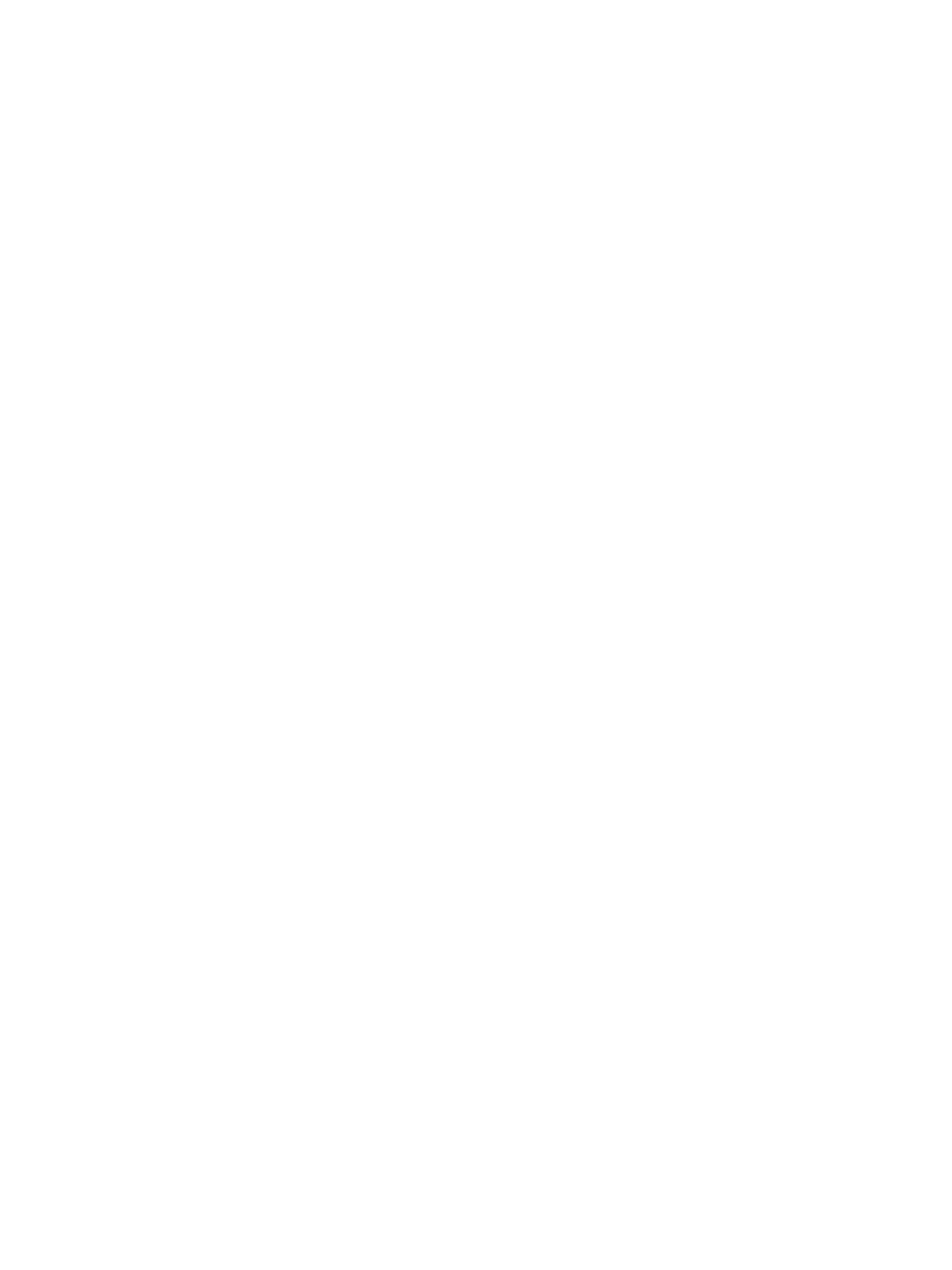## **Table of contents**

|              | <b>Notices</b>         |    |
|--------------|------------------------|----|
| $\mathbf{2}$ | <b>System overview</b> | b  |
| 3            | <b>Mounting</b>        |    |
| 4            | <b>Wiring</b>          |    |
| 5            | <b>Addressing</b>      |    |
| 6            | <b>Technical data</b>  | 14 |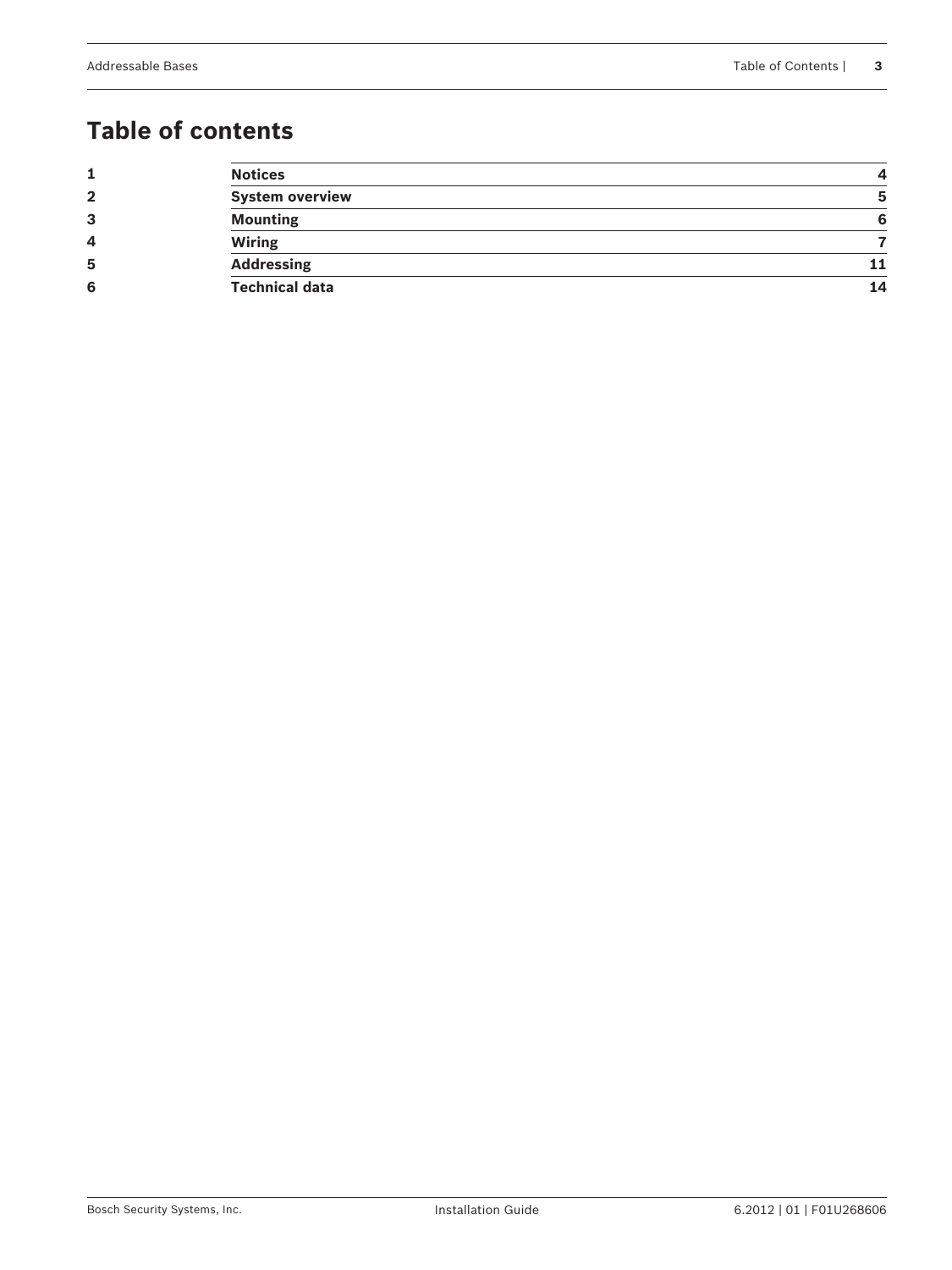#### <span id="page-3-0"></span>**Notices 1**

Install, test, and maintain the D298M according to these instructions, NFPA 72 standards, local codes, and the Authority Having Jurisdiction (AHJ) in your area.



#### **Caution!**

Failure to follow these instructions can cause the failure of the detector to indicate an alarm. Bosch is not responsible for improperly installed, tested, or maintained detectors.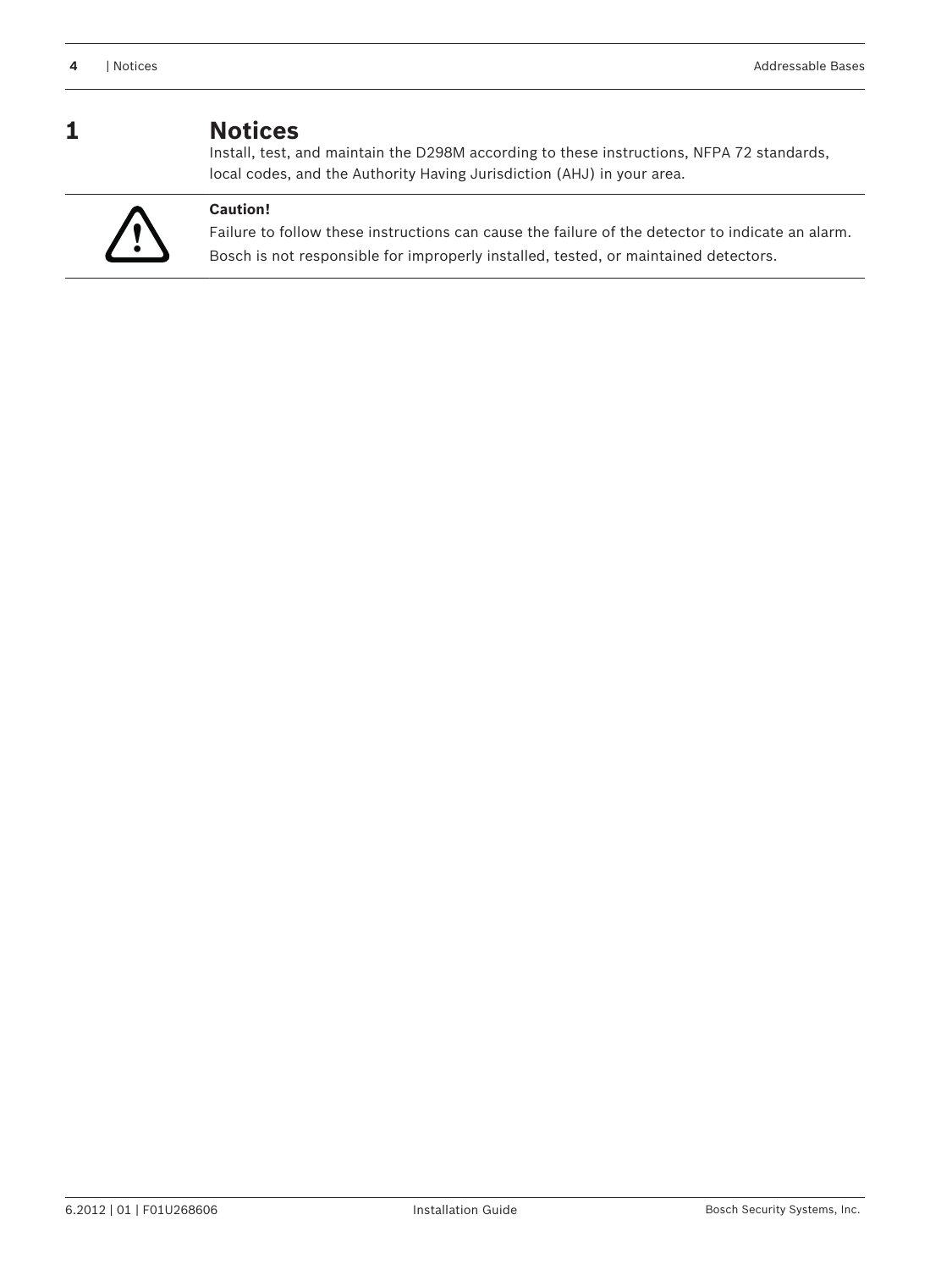#### <span id="page-4-0"></span>**System overview 2**

These instructions cover installing the D298M (24 V), D298S (24 V), and D278S (12 V) Addressable Bases in an addressable system controlled by a G Series control panel (D9412G/ D7412G or later) 12 V Fire Alarm Control Panel (FACP) with a D8125 POPEX Module and 24 V auxiliary power $^{\text{\tiny 1}}$  provided by a UL 1481 regulated power-limited power supply, or a D9124 24 V FACP.

The D298M base provides individual addresses on the FACP data expansion circuit and accepts:

- D263 and D263TH Photoelectric Smoke Detectors
- D287 and D288 Smoke Detector Bases, with the following detectors:
	- D285 and D285TH Photoelectric Smoke Detectors
	- D286 Ionization Smoke Detector
	- D603, D604, and D605 Heat Detectors

When used with the D285 Series Detectors, the D298M base indicates chamber check trouble to the control panel through the POPIT bus. The chamber check trouble indication appears on the control stations as a fire trouble.

The D298M base also provides connection points for supervised circuits with up to 19 twowire conventional detectors reporting to the D298M's address. When the D298M base is combined with a PAM‑4 Relay Module, one Form "C" output (normally open [NO]/common [C]/ normally closed [NC]) provides auxiliary functions such as recalling an elevator or closing fire doors.

The D298S and D278S bases have a built‑in POPIT to provide individual addresses on the FACP data expansion circuit. These bases accept:

- D285 and D285TH Photoelectric Smoke Detectors
- D286 Ionization Smoke Detector
- D603, D604, and D605 Heat Detectors

 $^{\rm 1}$  Depending on the current requirements of the application for the D278S base, power can be provided by the FACP or by a UL 1481 regulated power‑limited auxiliary power supply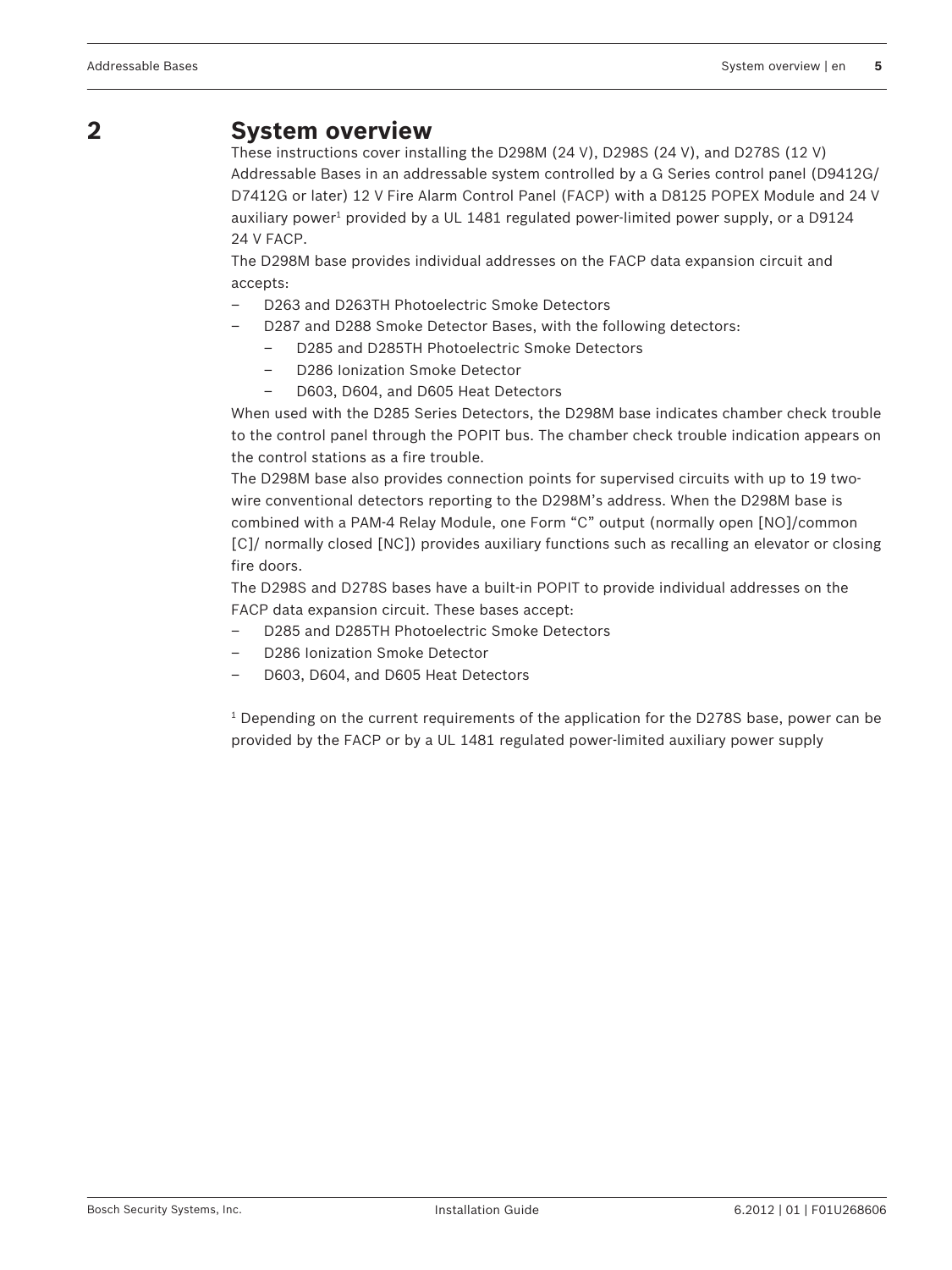<span id="page-5-0"></span>**Mounting 3**



#### **Notice!**

Ensure that the electrical box is large enough for the number and size of conductors specified by these instructions, the National Electrical Code (NEC), and any local regulations having jurisdiction.

Item references are to Figure 3.1 below.

- 1. Select a proper mounting location according to the instructions in the Smoke Detectors Technical Service Note (P/N: 31347).
- 2. Run all system wiring to the base location.
- 3. Mount the base (Item 1) using the two oblong mounting holes (Item 4). Tighten the base to the mounting surface.
- 4. If you mount the base to four-inch square boxes, use the adapter plate (Item 2):
- 1. Mount the adapter plate to the box by screwing two 6-32 x 1-in. self-threading screws (not supplied) through the adapter mounting holes (Item 3).
- 2. Mount the base to the adapter plate and box using the oblong mounting holes (Item 4).



**Figure 3.1: Adapter Plate Connections**

| 1 Addressable Base | $3$ Plate to box mounting holes (2) |
|--------------------|-------------------------------------|
| 2 Adapter plate    | $4$ Base mounting holes (2)         |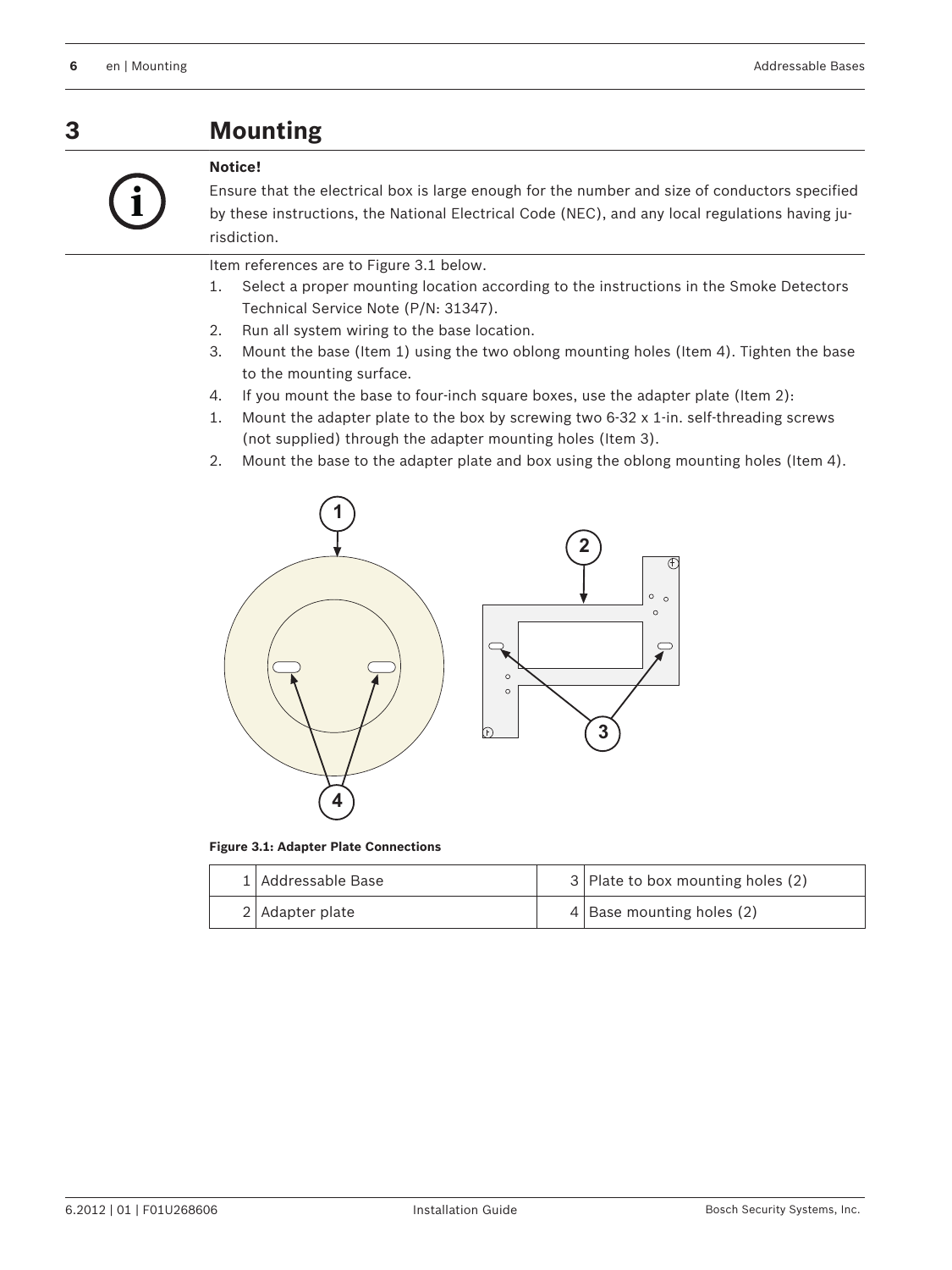## <span id="page-6-0"></span>**4**

#### **Wiring the Bases**

**Wiring**

The bases can accept any solid wire from 12 AWG (2.0 mm) to 22 AWG (0.8 mm). The minimum wire size required is determined by the maximum number of bases used and the maximum distance from the FACP to the most remote base.

See Table 4.1 for the number of bases in a circuit and their corresponding wire gauges.

| Number of  |                     | <b>Wire Gauges</b>   |                                                                                 |                      |  |  |  |  |  |  |  |  |  |
|------------|---------------------|----------------------|---------------------------------------------------------------------------------|----------------------|--|--|--|--|--|--|--|--|--|
| bases in   | <b>22 AWG</b>       | <b>20 AWG</b>        | <b>18 AWG</b>                                                                   | <b>16 AWG</b>        |  |  |  |  |  |  |  |  |  |
| circuit    | $(0.8 \text{ mm})$  | $(1.0 \; \text{mm})$ | $(1.2 \text{ mm})$                                                              | $(1.5 \; \text{mm})$ |  |  |  |  |  |  |  |  |  |
| 1 to 70    | 1822 ft             | 2898 ft              | 4608 ft                                                                         | 7327 ft              |  |  |  |  |  |  |  |  |  |
|            | (555.4 m)           | (883.3 m)            | $(1404.5 \text{ m})$                                                            | (2233.3 m)           |  |  |  |  |  |  |  |  |  |
| 71 to 80   | 1594 ft             | 2536 ft              | 4032 ft                                                                         | 6411 ft              |  |  |  |  |  |  |  |  |  |
|            | (485.9 m)           | $(773 \text{ m})$    | (1229 m)                                                                        | (1954.1 m)           |  |  |  |  |  |  |  |  |  |
| 81 to 90   | 1417 ft             | 2254 ft              | 3584 ft                                                                         | 5699 ft              |  |  |  |  |  |  |  |  |  |
|            | (431.9 m)           | (687 m)              | $(1092.4 \text{ m})$                                                            | $(1737.1 \text{ m})$ |  |  |  |  |  |  |  |  |  |
| 91 to 100  | 1275 ft             | 2028 ft              | 3225 ft                                                                         | 5129 ft              |  |  |  |  |  |  |  |  |  |
|            | $(388.6 \text{ m})$ | (618.1 m)            | $(983 \text{ m})$                                                               | (15633 m)            |  |  |  |  |  |  |  |  |  |
| 101 to 110 | 1159 ft             | 1844 ft              | 2932 ft                                                                         | 4663 ft              |  |  |  |  |  |  |  |  |  |
|            | $(353.3 \text{ m})$ | (562.1 m)            | (893.7 m)                                                                       | (1421.3 m)           |  |  |  |  |  |  |  |  |  |
| 111 to 120 | 1063 ft             | 1690 ft              | 2688 ft                                                                         | 4274 ft              |  |  |  |  |  |  |  |  |  |
|            | $(324 \text{ m})$   | $(515.1 \text{ m})$  | (819.3 m)                                                                       | (1302.7 m)           |  |  |  |  |  |  |  |  |  |
|            |                     |                      | Use 16 AWG (1.5 mm) gauge wire ratings for 12 AWG (2.3 mm) and 14 AWG (1.8 mm). |                      |  |  |  |  |  |  |  |  |  |

**Table 4.1: Bases and Wire Gauges**

#### **Wiring D298M Bases**

Note the following wiring requirements:

- Each D298M can supervise up to 19 additional two-wire detectors.
- When wiring the conventional detectors to a D298M base, the wiring to the most distant detector cannot exceed 500 ft (152 m). The wiring must be 18 AWG (1.2 mm) or larger.
- If you are running a conventional two-wire detector circuit off of a D298M base, connect a 3 kΩ end-of-line (EOL) resistor $^1$  across the last conventional device in the circuit.
- If you are not running a conventional two-wire detector circuit off of a D298M base, connect a 3 kΩ EOL resistor<sup>1</sup> across the D298M base between terminal 2 and terminal H.
- Connect the power loop to the control panel's switched auxiliary power. If you are using a separate power supply, connect the negative side to the control panel's negative terminal or POPIT.

1 The EOL resistor must be Bosch P/N: 15‑03130‑007, F.01U.008.725. To wire the D298M bases, see the following figure.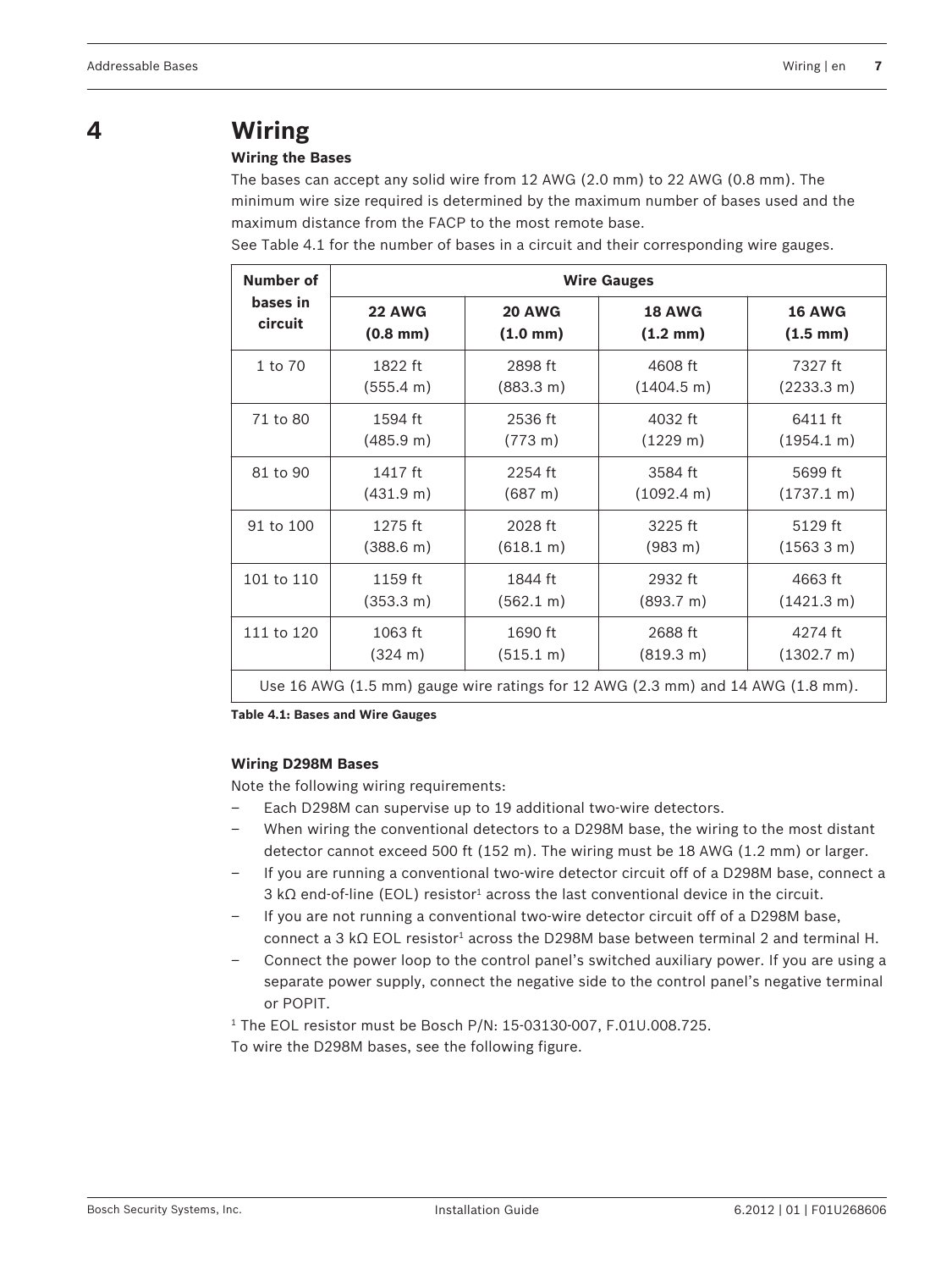

#### **Figure 4.1: D298M Wiring**

|                                                                                                                                                                                                                                 | Power loop                    |  | 5 Two-wire base               |  |  |  |  |  |
|---------------------------------------------------------------------------------------------------------------------------------------------------------------------------------------------------------------------------------|-------------------------------|--|-------------------------------|--|--|--|--|--|
|                                                                                                                                                                                                                                 | 2 POPIT bus                   |  | 6 D263 or D263TH detector     |  |  |  |  |  |
|                                                                                                                                                                                                                                 | 3 D298M bases                 |  | $7$ EOL resistor <sup>1</sup> |  |  |  |  |  |
|                                                                                                                                                                                                                                 | $4$ FOI resistor <sup>1</sup> |  | $8$ EOL resistor <sup>1</sup> |  |  |  |  |  |
| <sup>1</sup> The EOL resistor (3 k $\Omega$ , Bosch P/N: 15-03130-007, F.01U.008.725) is required on any<br>D298M base that is not connected to two-wire detectors. Use a D298S base when not<br>connecting two-wire detectors. |                               |  |                               |  |  |  |  |  |

#### **Wiring D298S and D278S Bases**

To wire the D298S and D278S bases, see the following figure.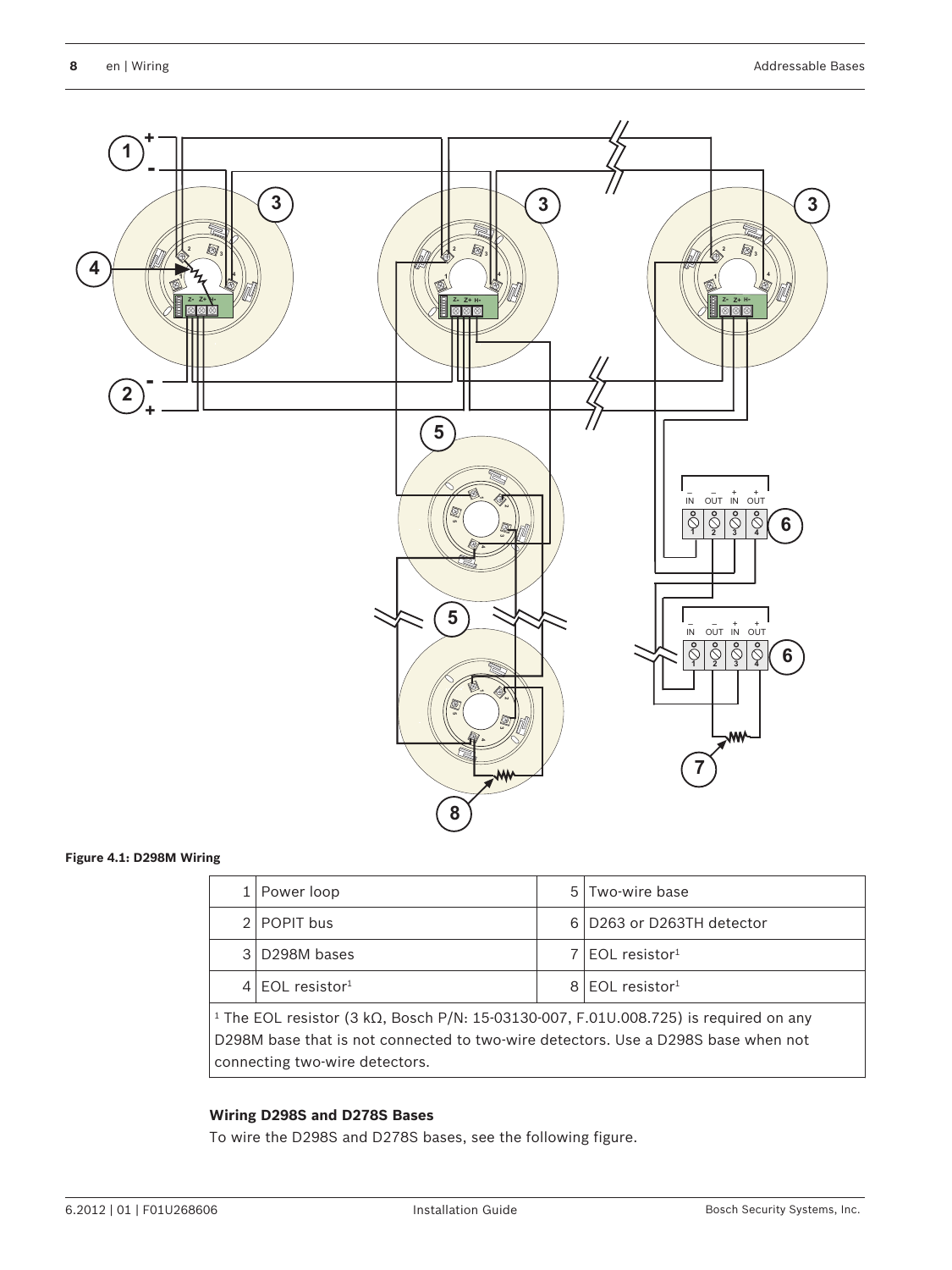

#### **Figure 4.2: D298S and D278S Wiring**

| 1 D298S or D278S Addressable Base | 3   POPIT bus |
|-----------------------------------|---------------|
| 2   Power loop                    |               |

#### **Wiring PAM-4 Relay Modules**

To wire the PAM‑4 Relay Modules to D298M or D298S bases, see the following figure and table.



#### **Figure 4.3: D298M-D298S\_PAM-4**

| 1 D298M Addressable Base | 4 Relay Contact connectors           |
|--------------------------|--------------------------------------|
| 2   PAM-4 Relay Module   | $5$ Red power connector (positive +) |
| 3 D298S Addressable Base | 6 Black power connector (negative -) |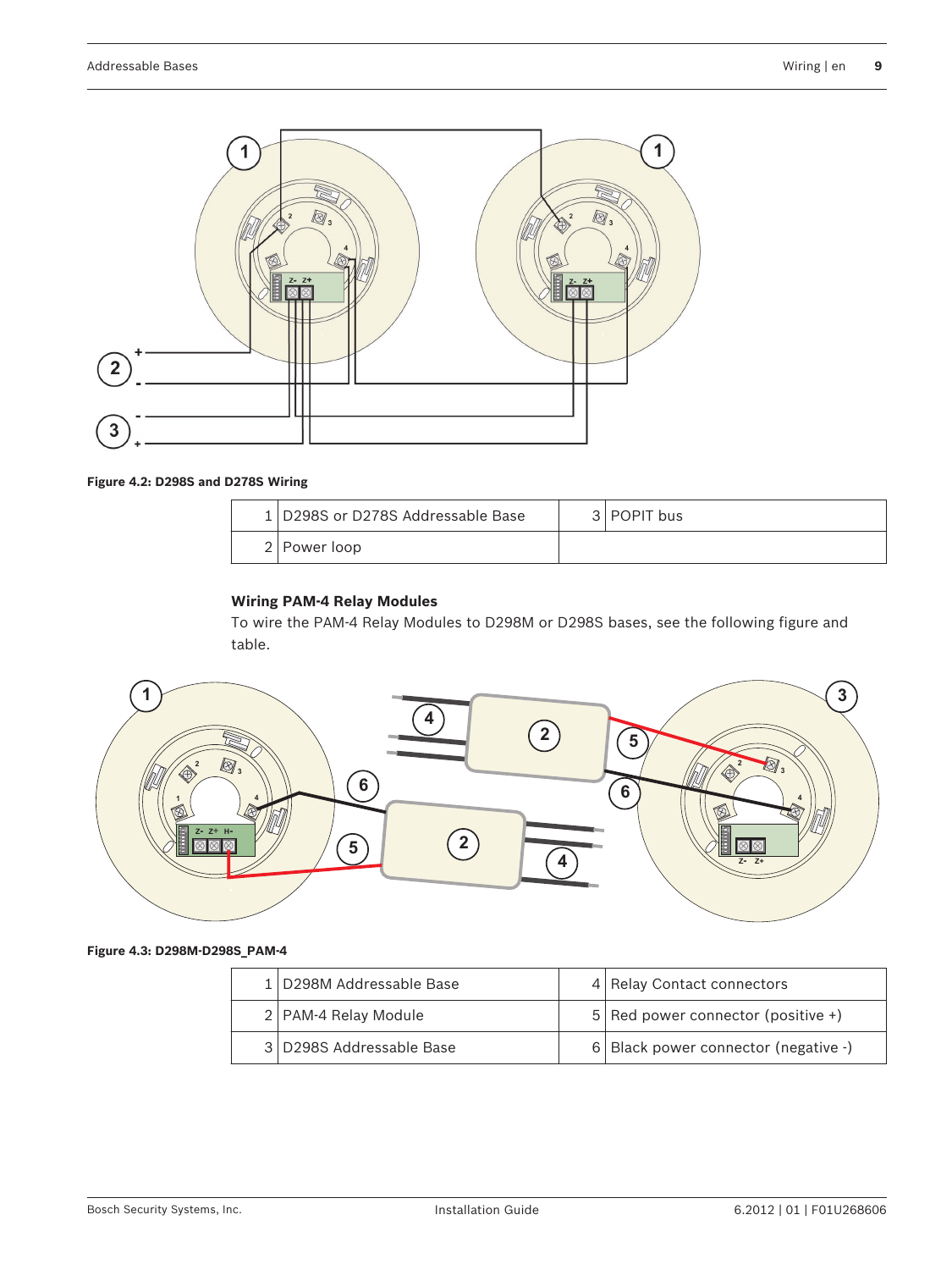|                                                                                  | <b>Contact connections</b> |  |                 | <b>Power connections</b> |  |  |  |  |
|----------------------------------------------------------------------------------|----------------------------|--|-----------------|--------------------------|--|--|--|--|
| Wire lead color                                                                  | <b>Description</b>         |  | Wire lead color | <b>Description</b>       |  |  |  |  |
| Blue                                                                             | Common                     |  | Red             | Positive +               |  |  |  |  |
| Orange                                                                           | Normally open              |  | <b>Black</b>    | Negative -               |  |  |  |  |
| Yellow                                                                           | Normally closed            |  |                 |                          |  |  |  |  |
| Note: Contact connection descriptions are in the inactive, not energized, state. |                            |  |                 |                          |  |  |  |  |

**Table 4.2: Contact and Power Connections**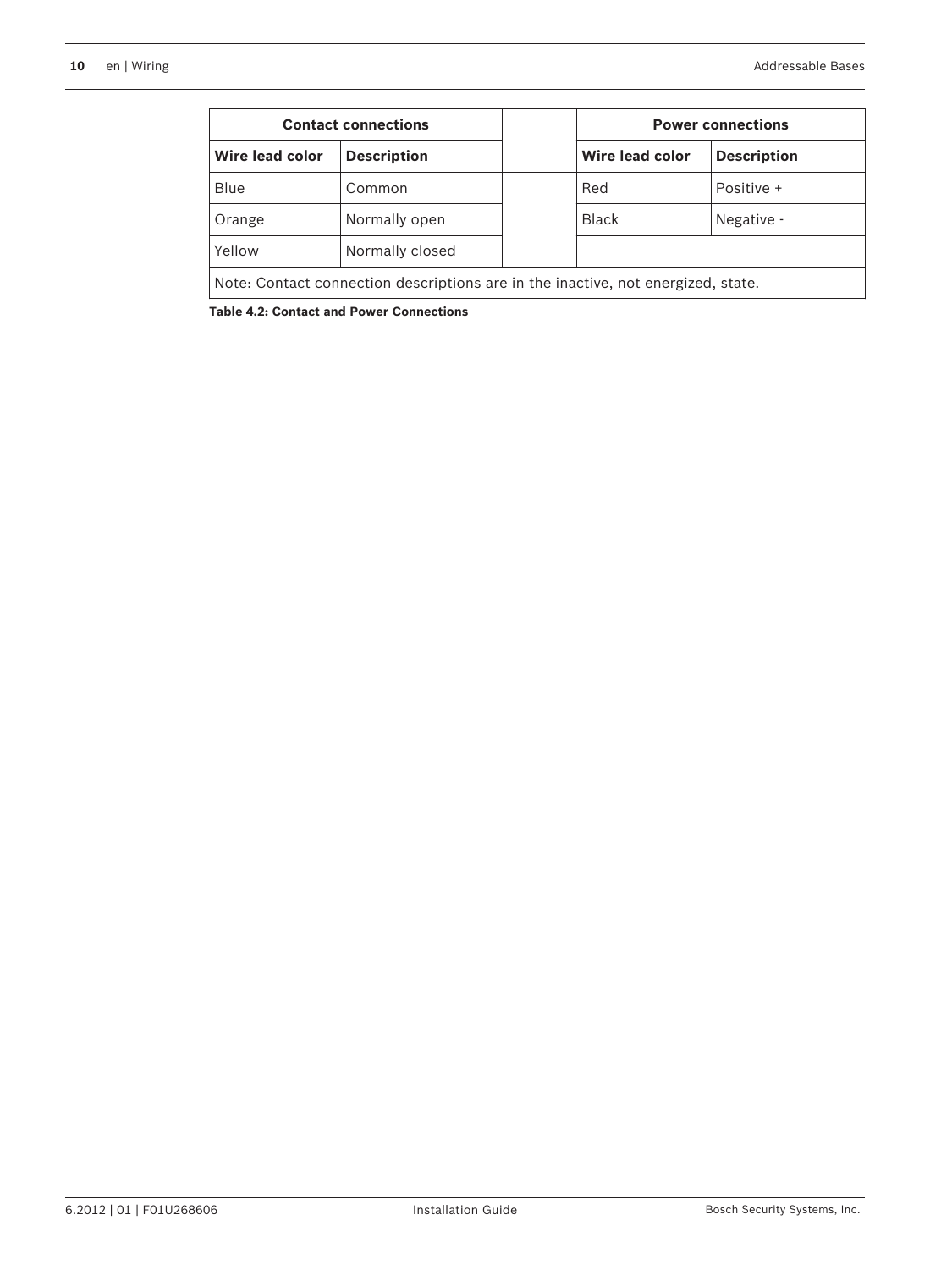### <span id="page-10-0"></span>**5**

## **Addressing**

Each base has a specific address that does not depend on the base's location in the circuit. The address is determined by setting the seven DIP switches located on the detector's base.

See Item 1 in figure.



#### 1 Address Switches

To set the address for the D9112, D9124, or G Series FACP, use the following table. If adding the base to a previous version FACP, set Switch 0 to ON and leave all other switches OFF. Points 009 through 128 are on Point Bus A (Zonex Bus 1) and points 129 through 248 are on Point Bus B (Zonex Bus 2).

|     | <b>Point Bus</b> | Switch (bullet $[e] = ON$ ) |              |                         |   |                |   | Switch (bullet $[e] = ON$ )<br><b>Point Bus</b> |     |     |                |              |                         |   |                |   |   |
|-----|------------------|-----------------------------|--------------|-------------------------|---|----------------|---|-------------------------------------------------|-----|-----|----------------|--------------|-------------------------|---|----------------|---|---|
| Α   | B                | $\mathbf 0$                 | $\mathbf{1}$ | $\overline{\mathbf{2}}$ | 3 | 4              | 5 | 6                                               | A   | В   | $\mathbf 0$    | $\mathbf{1}$ | $\overline{\mathbf{2}}$ | 3 | 4              | 5 | 6 |
| 009 | 129              | $\Omega$                    | $\mathbf{1}$ | $\overline{2}$          | 3 | $\overline{4}$ | 5 | 6                                               | 069 | 189 | $\overline{O}$ |              |                         |   |                | 5 | 6 |
| 010 | 130              | $\Omega$                    | $\mathbf{1}$ | $\overline{2}$          | 3 | $\overline{4}$ | 5 |                                                 | 070 | 190 | 0              |              |                         |   |                | 5 |   |
| 011 | 131              | $\Omega$                    | $\mathbf{1}$ | $\overline{2}$          | 3 | $\overline{4}$ |   | 6                                               | 071 | 191 | $\mathbf 0$    |              |                         |   |                |   | 6 |
| 012 | 132              | $\Omega$                    | $\mathbf{1}$ | $\overline{2}$          | 3 | $\overline{4}$ |   |                                                 | 072 | 192 | $\mathbf 0$    |              |                         |   |                |   |   |
| 013 | 133              | $\Omega$                    | $\mathbf{1}$ | $\overline{2}$          | 3 |                | 5 | 6                                               | 073 | 193 |                | $\mathbf{1}$ | $\overline{2}$          | 3 | 4              | 5 | 6 |
| 014 | 134              | $\Omega$                    | $\mathbf{1}$ | $\overline{2}$          | 3 |                | 5 |                                                 | 074 | 194 |                | $\mathbf{1}$ | $\overline{2}$          | 3 | 4              | 5 |   |
| 015 | 135              | $\Omega$                    | $\mathbf{1}$ | $\overline{2}$          | 3 |                |   | 6                                               | 075 | 195 |                | $\mathbf{1}$ | $\overline{2}$          | 3 | 4              |   | 6 |
| 016 | 136              | $\Omega$                    | $\mathbf{1}$ | $\overline{2}$          | 3 |                |   |                                                 | 076 | 196 |                | $\mathbf{1}$ | $\overline{2}$          | 3 | $\overline{4}$ |   |   |
| 017 | 137              | $\Omega$                    | $\mathbf{1}$ | $\overline{2}$          |   | $\overline{4}$ | 5 | 6                                               | 077 | 197 |                | $\mathbf{1}$ | $\overline{2}$          | 3 |                | 5 | 6 |
| 018 | 138              | $\Omega$                    | $\mathbf{1}$ | $\overline{2}$          |   | 4              | 5 |                                                 | 078 | 198 |                | $\mathbf{1}$ | $\overline{2}$          | 3 |                | 5 |   |
| 019 | 139              | $\Omega$                    | $\mathbf{1}$ | $\overline{2}$          |   | 4              |   | 6                                               | 079 | 199 |                | $\mathbf{1}$ | $\overline{2}$          | 3 |                |   | 6 |
| 020 | 140              | $\Omega$                    | $\mathbf{1}$ | $\overline{2}$          |   | $\overline{4}$ |   |                                                 | 080 | 200 |                | $\mathbf{1}$ | $\overline{2}$          | 3 |                |   |   |
| 021 | 141              | $\Omega$                    | $\mathbf{1}$ | $\overline{2}$          |   |                | 5 | 6                                               | 081 | 201 |                | $\mathbf{1}$ | $\overline{2}$          |   | $\overline{4}$ | 5 | 6 |
| 022 | 142              | $\Omega$                    | $\mathbf{1}$ | $\overline{2}$          |   |                | 5 |                                                 | 082 | 202 |                | $\mathbf{1}$ | $\overline{2}$          |   | 4              | 5 |   |
| 023 | 143              | $\Omega$                    | $\mathbf{1}$ | $\overline{2}$          |   |                |   | 6                                               | 083 | 203 |                | $\mathbf{1}$ | $\overline{2}$          |   | $\overline{4}$ |   | 6 |
| 024 | 144              | $\Omega$                    | $\mathbf{1}$ | $\overline{2}$          |   |                |   |                                                 | 084 | 204 |                | $\mathbf{1}$ | 2                       |   | 4              |   |   |
| 025 | 145              | $\Omega$                    | $\mathbf{1}$ |                         | 3 | $\overline{4}$ | 5 | 6                                               | 085 | 205 |                | $\mathbf{1}$ | $\overline{2}$          |   |                | 5 | 6 |
| 026 | 146              | $\Omega$                    | $\mathbf{1}$ |                         | 3 | 4              | 5 |                                                 | 086 | 206 |                | $\mathbf{1}$ | $\overline{2}$          |   |                | 5 |   |
| 027 | 147              | $\Omega$                    | $\mathbf{1}$ |                         | 3 | $\overline{4}$ |   | 6                                               | 087 | 207 |                | $\mathbf{1}$ | $\overline{2}$          |   |                |   | 6 |

Bosch Security Systems, Inc. The Superintendent Systems, Installation Guide 6.2012 | 01 | F01U268606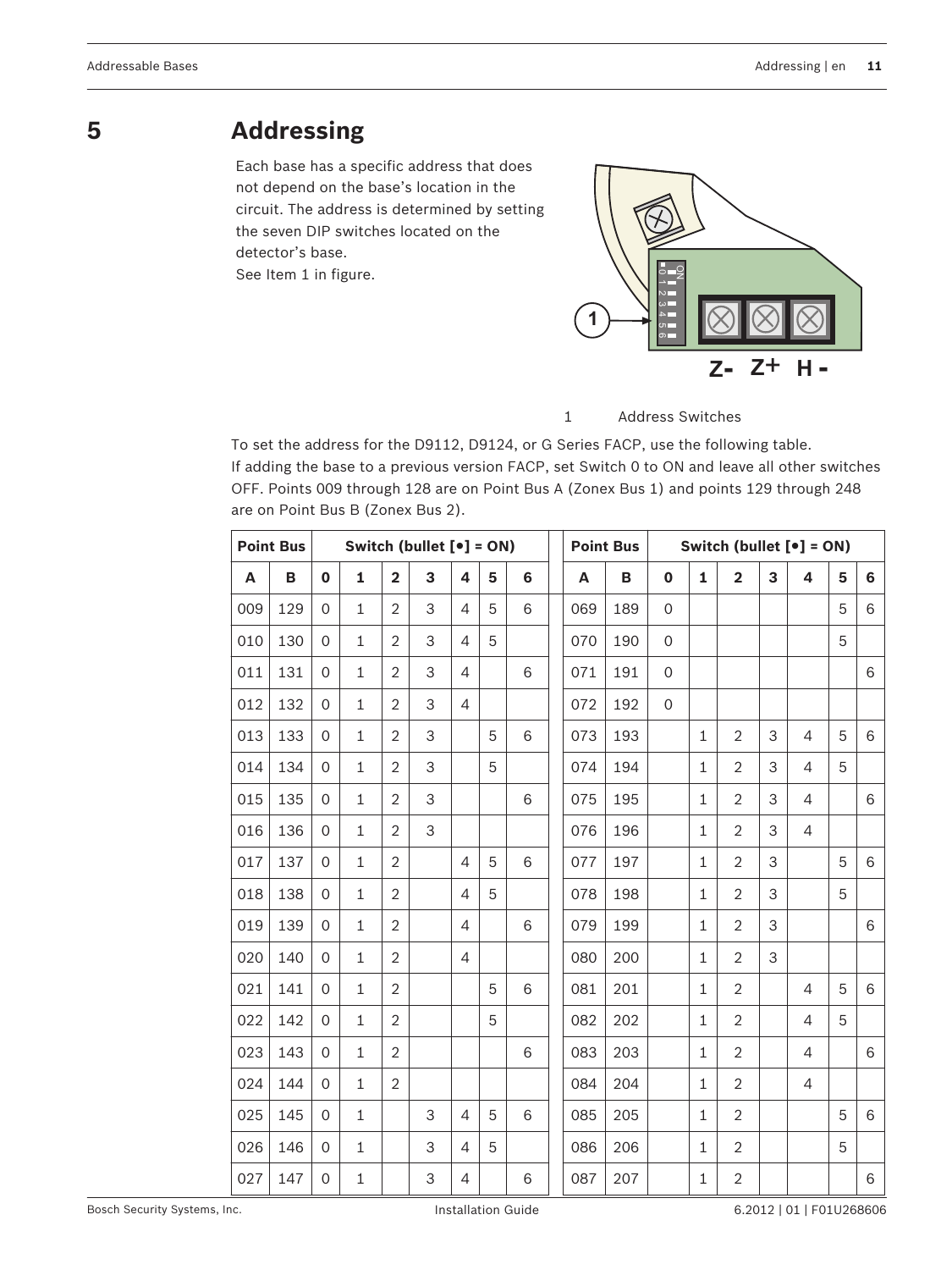|     | <b>Point Bus</b> | Switch (bullet $[e] = ON$ ) |              |                         | <b>Point Bus</b><br>Switch (bullet $[e] = ON$ ) |                |   |   |     |     |             |              |                         |                |                |   |   |
|-----|------------------|-----------------------------|--------------|-------------------------|-------------------------------------------------|----------------|---|---|-----|-----|-------------|--------------|-------------------------|----------------|----------------|---|---|
| A   | B                | $\mathbf 0$                 | $\mathbf{1}$ | $\overline{\mathbf{2}}$ | 3                                               | 4              | 5 | 6 | A   | B   | $\mathbf 0$ | $\mathbf{1}$ | $\overline{\mathbf{2}}$ | 3              | 4              | 5 | 6 |
| 028 | 148              | 0                           | $\mathbf{1}$ |                         | 3                                               | 4              |   |   | 088 | 208 |             | $\mathbf{1}$ | $\overline{2}$          |                |                |   |   |
| 029 | 149              | $\overline{O}$              | $\mathbf{1}$ |                         | 3                                               |                | 5 | 6 | 089 | 209 |             | $\mathbf{1}$ |                         | 3              | 4              | 5 | 6 |
| 030 | 150              | $\overline{O}$              | $\mathbf{1}$ |                         | 3                                               |                | 5 |   | 090 | 210 |             | $\mathbf{1}$ |                         | 3              | $\overline{4}$ | 5 |   |
| 031 | 151              | 0                           | $\mathbf{1}$ |                         |                                                 |                |   | 6 | 091 | 211 |             | $\mathbf{1}$ |                         | 3              | 4              |   | 6 |
| 032 | 152              | 0                           | $\mathbf{1}$ |                         | 3                                               |                |   |   | 092 | 212 |             | $\mathbf{1}$ |                         | 3              | 4              |   |   |
| 033 | 153              | $\overline{O}$              | $\mathbf{1}$ |                         |                                                 | 4              | 5 | 6 | 093 | 213 |             | $\mathbf{1}$ |                         | 3              |                | 5 | 6 |
| 034 | 154              | 0                           | $\mathbf{1}$ |                         |                                                 | $\overline{4}$ | 5 |   | 094 | 214 |             | $\mathbf{1}$ |                         | 3              |                | 5 |   |
| 035 | 155              | 0                           | $\mathbf{1}$ |                         |                                                 | $\overline{4}$ |   | 6 | 095 | 215 |             | $\mathbf{1}$ |                         | 3              |                |   | 6 |
| 036 | 156              | $\overline{O}$              | $\mathbf{1}$ |                         |                                                 | $\overline{4}$ |   |   | 096 | 216 |             | $\mathbf{1}$ |                         | 3              |                |   |   |
| 037 | 157              | 0                           | $\mathbf{1}$ |                         |                                                 |                | 5 | 6 | 097 | 217 |             | $\mathbf{1}$ |                         |                | $\overline{4}$ | 5 | 6 |
| 038 | 158              | 0                           | $\mathbf{1}$ |                         |                                                 |                | 5 |   | 098 | 218 |             | $\mathbf{1}$ |                         |                | 4              | 5 |   |
| 039 | 159              | 0                           | $\mathbf{1}$ |                         |                                                 |                |   | 6 | 099 | 219 |             | $\mathbf{1}$ |                         |                | 4              |   | 6 |
| 040 | 160              | $\overline{O}$              | $\mathbf{1}$ |                         |                                                 |                |   |   | 100 | 220 |             | $\mathbf{1}$ |                         |                | $\overline{4}$ |   |   |
| 041 | 161              | $\mathbf{O}$                |              | $\overline{2}$          | 3                                               | 4              | 5 | 6 | 101 | 221 |             | $\mathbf{1}$ |                         |                |                | 5 | 6 |
| 042 | 162              | $\overline{O}$              |              | $\overline{2}$          | 3                                               | 4              | 5 |   | 102 | 222 |             | $\mathbf{1}$ |                         |                |                | 5 |   |
| 043 | 163              | $\overline{O}$              |              | $\overline{2}$          | 3                                               | 4              |   | 6 | 103 | 223 |             | $\mathbf{1}$ |                         |                |                |   | 6 |
| 044 | 164              | $\overline{O}$              |              | $\overline{2}$          | 3                                               | $\overline{4}$ |   |   | 104 | 224 |             | $\mathbf{1}$ |                         |                |                |   |   |
| 045 | 165              | $\overline{O}$              |              | $\overline{2}$          | 3                                               |                | 5 | 6 | 105 | 225 |             |              | 2                       | 3              | 4              | 5 | 6 |
| 046 | 166              | $\mathbf{O}$                |              | $\overline{2}$          | 3                                               |                | 5 |   | 106 | 226 |             |              | $\overline{2}$          | 3              | 4              | 5 |   |
| 047 | 167              | $\mathbf{O}$                |              | $\overline{2}$          | 3                                               |                |   | 6 | 107 | 227 |             |              | $\overline{2}$          | 3              | 4              |   | 6 |
| 048 | 168              | $\boldsymbol{0}$            |              | $\sqrt{2}$              | 3                                               |                |   |   | 108 | 228 |             |              | $\sqrt{2}$              | 3              | 4              |   |   |
| 049 | 169              | 0                           |              | $\overline{2}$          |                                                 | $\overline{4}$ | 5 | 6 | 109 | 229 |             |              | $\overline{2}$          | 3              |                | 5 | 6 |
| 050 | 170              | 0                           |              | $\overline{2}$          |                                                 | $\overline{4}$ | 5 |   | 110 | 230 |             |              | $\overline{2}$          | $\mathfrak{S}$ |                | 5 |   |
| 051 | 171              | $\overline{0}$              |              | $\overline{2}$          |                                                 | 4              |   | 6 | 111 | 231 |             |              | $\overline{2}$          | 3              |                |   | 6 |
| 052 | 172              | 0                           |              | $\overline{2}$          |                                                 | 4              |   |   | 112 | 232 |             |              | $\overline{2}$          | 3              |                |   |   |
| 053 | 173              | $\overline{0}$              |              | $\overline{2}$          |                                                 |                | 5 | 6 | 113 | 233 |             |              | $\overline{2}$          |                | 4              | 5 | 6 |
| 054 | 174              | $\overline{0}$              |              | $\overline{2}$          |                                                 |                | 5 |   | 114 | 234 |             |              | $\overline{2}$          |                | $\overline{4}$ | 5 |   |
| 055 | 175              | $\Omega$                    |              | $\overline{2}$          |                                                 |                |   | 6 | 115 | 235 |             |              | $\overline{2}$          |                | 4              |   | 6 |
| 056 | 176              | $\overline{0}$              |              | $\overline{2}$          |                                                 |                |   |   | 116 | 236 |             |              | $\overline{2}$          |                | 4              |   |   |
| 057 | 177              | $\overline{0}$              |              |                         | 3                                               | $\overline{4}$ | 5 | 6 | 117 | 237 |             |              | $\overline{2}$          |                |                | 5 | 6 |
| 058 | 178              | $\Omega$                    |              |                         | 3                                               | 4              | 5 |   | 118 | 238 |             |              | $\overline{2}$          |                |                | 5 |   |
| 059 | 179              | 0                           |              |                         | 3                                               | 4              |   | 6 | 119 | 239 |             |              | $\overline{c}$          |                |                |   | 6 |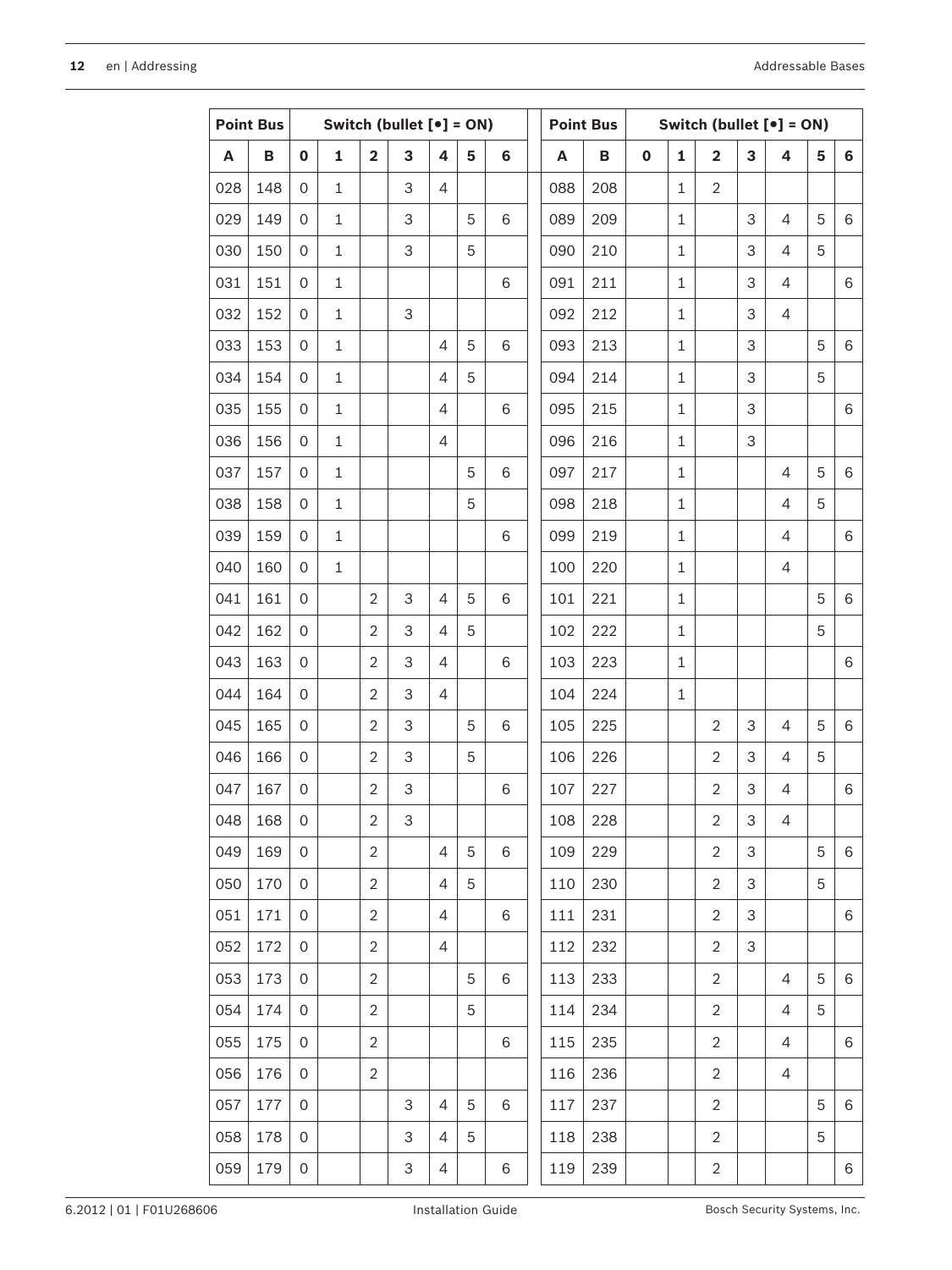|     | <b>Point Bus</b> |          | Switch (bullet $[e] = ON$ ) |                |   |                |   |   |  | <b>Point Bus</b><br>Switch (bullet $[e] = ON$ ) |     |             |   |                |          |                  |   |   |
|-----|------------------|----------|-----------------------------|----------------|---|----------------|---|---|--|-------------------------------------------------|-----|-------------|---|----------------|----------|------------------|---|---|
| A   | B                | $\bf{0}$ | 1                           | $\overline{2}$ | 3 | 4              | 5 | 6 |  | A                                               | B   | $\mathbf 0$ | 1 | $\overline{2}$ | 3        | $\boldsymbol{4}$ | 5 | 6 |
| 060 | 180              | $\Omega$ |                             |                | 3 | $\overline{4}$ |   |   |  | 120                                             | 240 |             |   | $\overline{2}$ |          |                  |   |   |
| 061 | 181              | $\Omega$ |                             |                | 3 |                | 5 | 6 |  | 121                                             | 241 |             |   |                | 3        | 4                | 5 | 6 |
| 062 | 182              | $\Omega$ |                             |                | 3 |                | 5 |   |  | 122                                             | 242 |             |   |                | 3        | $\overline{4}$   | 5 |   |
| 063 | 183              | $\Omega$ |                             |                | 3 |                |   | 6 |  | 123                                             | 243 |             |   |                | 3        | $\overline{4}$   |   | 6 |
| 064 | 184              | $\Omega$ |                             |                | 3 |                |   |   |  | 124                                             | 244 |             |   |                | 3        | 4                |   |   |
| 065 | 185              | $\Omega$ |                             |                |   | $\overline{4}$ | 5 | 6 |  | 125                                             | 245 |             |   |                | 3        |                  | 5 | 6 |
| 066 | 186              | $\Omega$ |                             |                |   | $\overline{4}$ | 5 |   |  | 126                                             | 246 |             |   |                | 3        |                  | 5 |   |
| 067 | 187              | $\Omega$ |                             |                |   | 4              |   | 6 |  | 127                                             | 247 |             |   |                | 3        |                  |   | 6 |
| 068 | 188              | $\Omega$ |                             |                |   | $\overline{4}$ |   |   |  | 128                                             | 248 |             |   |                | Reserved |                  |   |   |

**Table 5.1: Base POPIT Addresses**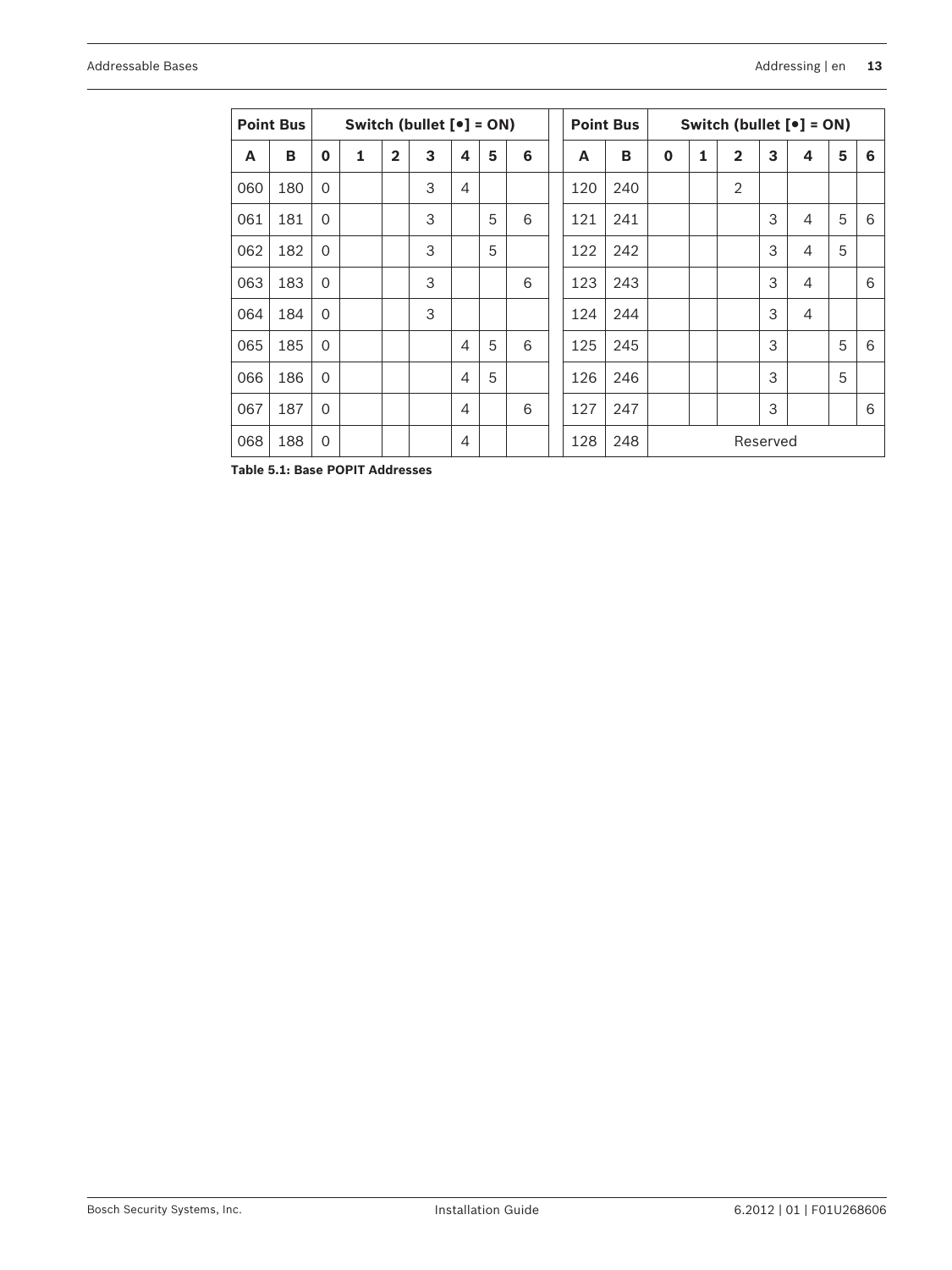### <span id="page-13-0"></span>**6**

## **Technical data**

#### **Electrical<sup>1</sup>**

|   | <b>Current (alarm) maximum</b>                                                                                                                                                       |                      |  |  |  |  |  |  |  |
|---|--------------------------------------------------------------------------------------------------------------------------------------------------------------------------------------|----------------------|--|--|--|--|--|--|--|
|   | D278S                                                                                                                                                                                | 40 mA                |  |  |  |  |  |  |  |
|   | D298S:                                                                                                                                                                               | 18 <sub>mA</sub>     |  |  |  |  |  |  |  |
|   | D298S with PAM-4:                                                                                                                                                                    | 30 mA                |  |  |  |  |  |  |  |
|   | D298M <sup>2</sup> :                                                                                                                                                                 | 36 mA                |  |  |  |  |  |  |  |
|   | $D298M2$ with PAM-4:                                                                                                                                                                 | 49 mA                |  |  |  |  |  |  |  |
|   | <b>Current (standby)</b>                                                                                                                                                             |                      |  |  |  |  |  |  |  |
|   | D278S                                                                                                                                                                                | $2.5 \text{ mA}$     |  |  |  |  |  |  |  |
| - | D298S:                                                                                                                                                                               | $2 \text{ mA}$       |  |  |  |  |  |  |  |
|   | D298S with PAM-4:                                                                                                                                                                    | $8.5 \text{ mA}$     |  |  |  |  |  |  |  |
|   | D298M <sup>2</sup> :                                                                                                                                                                 | $13 \text{ mA}$      |  |  |  |  |  |  |  |
|   | $D298M2$ with PAM-4:                                                                                                                                                                 | $29 \text{ mA}$      |  |  |  |  |  |  |  |
|   | Voltage (operating)                                                                                                                                                                  |                      |  |  |  |  |  |  |  |
|   | D278S:                                                                                                                                                                               | 18.9 VDC to 28.0 VDC |  |  |  |  |  |  |  |
|   | D298M/D298S:                                                                                                                                                                         | 18.9 VDC to 28.0 VDC |  |  |  |  |  |  |  |
|   | $1$ For the D298 models, power is supplied by an auxiliary power supply. For the D278S,<br>power is either supplied by the FACP or a UL 1481 regulated power-limited auxiliary power |                      |  |  |  |  |  |  |  |

supply depending on the current requirements of the application. 2 The current ratings are based on D298M with 19 detectors.

#### **Environmental**

| Temperature (operating): | $+32$ °F to +100°F (0°C to +38°C) |
|--------------------------|-----------------------------------|
|                          |                                   |

#### **Mechanical**

| Color:                         | <sup>I</sup> Bone white                     |
|--------------------------------|---------------------------------------------|
| Dimensions (diameter x depth): | $(6.375$ in. X 0.9 in. $(16.2$ cm x 2.3 cm) |